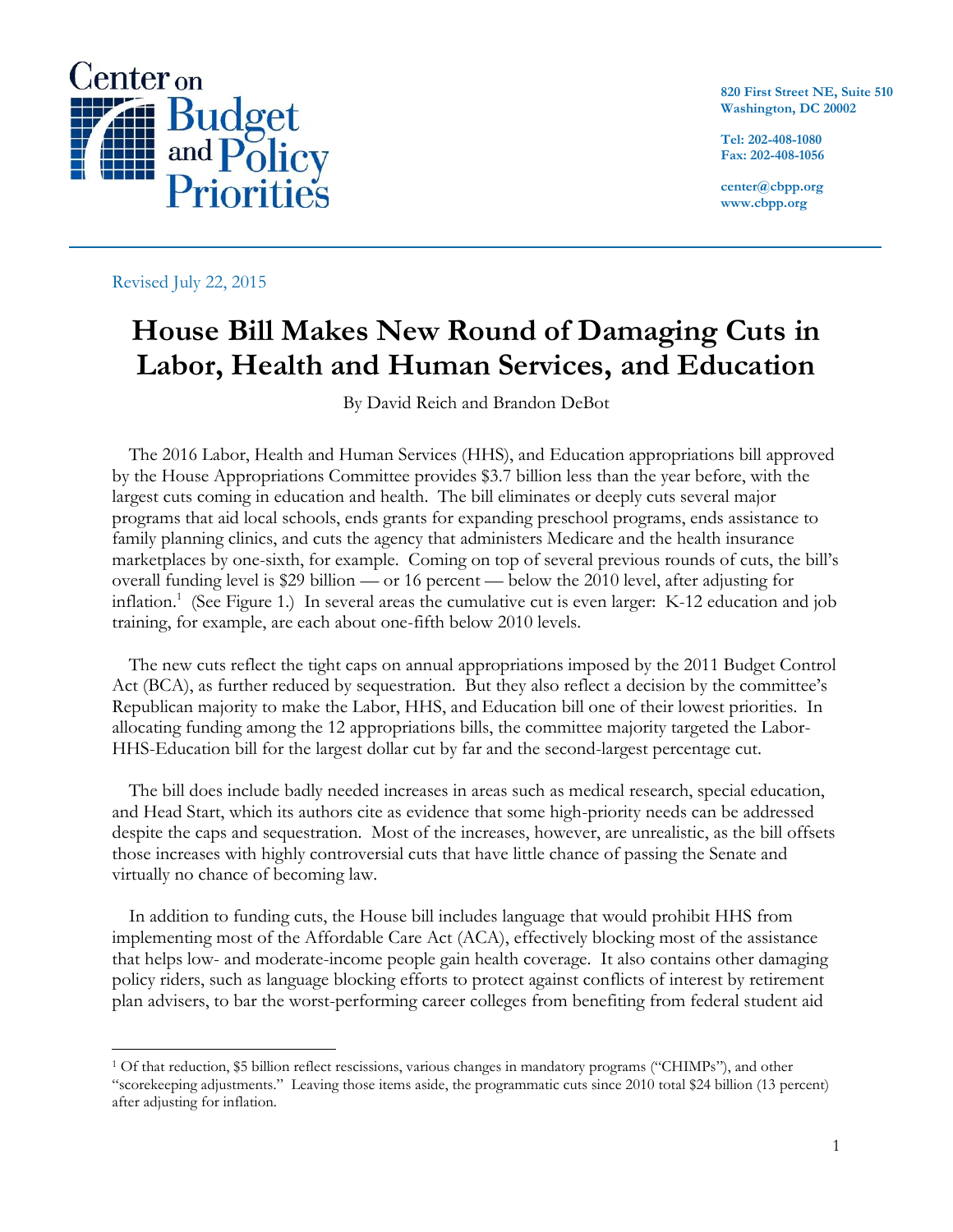programs, and to improve the process by which workers vote on whether to be represented by a union.



**FIGURE 1** 

In defending this and other recent appropriations bills, committee Republicans have said that the legislation reflects difficult but necessary choices. This Labor-HHS-Education appropriations bill does indeed reflect a series of choices, but those choices are neither necessary nor beneficial.

Indeed, the first choice that congressional Republicans made this year was not to use the budget resolution process to develop a plan to create more room under the sequestration-lowered BCA caps, paid for with alternate deficit reduction, as the President and congressional Democrats have urged. Instead, the budget resolution, adopted on party-line votes, calls for sticking strictly to the current cap for non-defense appropriations. (Meanwhile, the Republican majority decided to evade the BCA cap for defense by designating additional expenses as being for Overseas Contingency Operations and thus outside the caps, regardless of their actual purpose.) $2$ 

In the end, there is no good way to apportion an additional \$3.7 billion in cuts within this bill, on top of the cuts made over the past five years. And the increases it provides to select programs are a mirage in the absence of a deal to raise the caps.

<sup>2</sup> David Reich, "House Bill Would Circumvent Budget Cap for Defense," Center on Budget and Policy Priorities, May 14, 2015, [http://www.cbpp.org/blog/house-bill-would-circumvent-budget-cap-for-defense.](http://www.cbpp.org/blog/house-bill-would-circumvent-budget-cap-for-defense)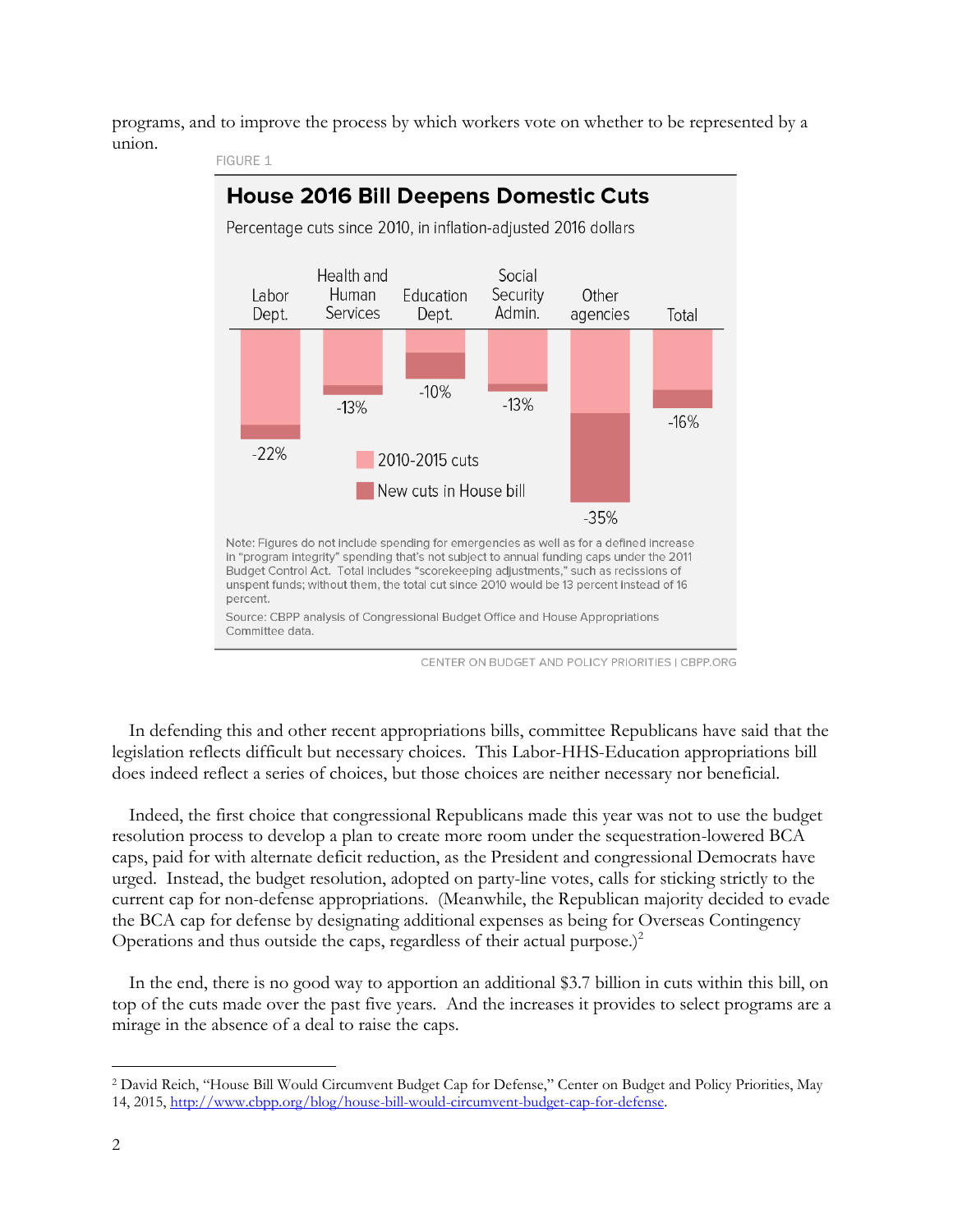# House Labor-HHS-Education Appropriations Overview (in billions of dollars)

|                                                           | 2010 enacted       |                 |                    | 2015 enacted    | 2016       | Percent change,<br>adjusted for inflation |                 |
|-----------------------------------------------------------|--------------------|-----------------|--------------------|-----------------|------------|-------------------------------------------|-----------------|
|                                                           | current<br>dollars | 2016<br>dollars | current<br>dollars | 2016<br>dollars | House bill | 2010<br>to 2016                           | 2015 to<br>2016 |
| Dept. of Labor                                            | 13.5               | 15.1            | 11.9               | 12.2            | 11.7       | $-22.5%$                                  | $-3.6%$         |
| Dept. of Health<br>and Human<br><b>Services</b>           | 73.2               | 82.0            | 71.2               | 72.6            | 70.9       | $-13.4%$                                  | $-2.2%$         |
| Dept. of<br>Education                                     | 64.0               | 71.7            | 66.9               | 68.2            | 64.4       | $-10.2%$                                  | $-5.6%$         |
| <b>Social Security</b><br>Admin.                          | 11.1               | 12.4            | 10.8               | 11.0            | 10.8       | $-12.7%$                                  | $-1.8%$         |
| Other<br>Independent<br>Agencies                          | 2.5                | 2.8             | 2.3                | 2.3             | 1.8        | $-35.4%$                                  | $-21.0%$        |
| Scorekeeping<br>adjustments <sup>a</sup>                  | $-1.3$             | $-1.5$          | $-6.3$             | $-6.4$          | $-6.6$     | 348.5%                                    | 3.3%            |
| <b>Bill total</b>                                         | 163.1              | 182.5           | 156.8              | 159.8           | 153.1      | $-16.1%$                                  | $-4.3%$         |
| Program integrity<br>(outside Budget<br>Control Act caps) | 0.5                | 0.5             | 1.5                | 1.5             | 1.5        | 173.4%                                    | $-1.9%$         |

<sup>a</sup> Scorekeeping adjustments are mostly changes in mandatory programs and rescissions.

Note: Totals do not include emergencies and program integrity spending eligible for a cap adjustment under the 2011 Budget Control Act. Figures for the 2016 House bill represent the measure as approved by committee.

Sources: CBPP analysis of Congressional Budget Office and House Appropriations Committee data

# Department of Education

 $\overline{a}$ 

Education programs take the largest overall reduction (\$2.5 billion) under the bill. Well over half of these cuts come in elementary, secondary, and preschool education, total funding for which would fall to one-fifth below the 2010 level, after adjusting for inflation. (See Figure 2.) Federal funding for K-12 education has dropped in recent years even as state support has been tightly constrained.<sup>3</sup>

For the largest elementary and secondary education assistance program — Title I grants to school districts to serve disadvantaged students — the bill holds funding at the 2015 level, which is slightly below the 2010 level even before adjusting for inflation. Adjusted for inflation, Title I funding in the bill is 11 percent below 2010.

The bill includes a \$502 million increase for grants under the Individuals with Disabilities Education Act (IDEA) to support education for children with special needs. This increase will bring special education appropriations back above the 2010 level in nominal terms, though still 7 percent

<sup>3</sup> Michael Leachman and Chris Mai, "Most States Still Funding Schools Less Than Before the Recession," Center on Budget and Policy Priorities, October 16, 2014, [http://www.cbpp.org/research/most-states-still-funding-schools-less](http://www.cbpp.org/research/most-states-still-funding-schools-less-than-before-the-recession)[than-before-the-recession.](http://www.cbpp.org/research/most-states-still-funding-schools-less-than-before-the-recession)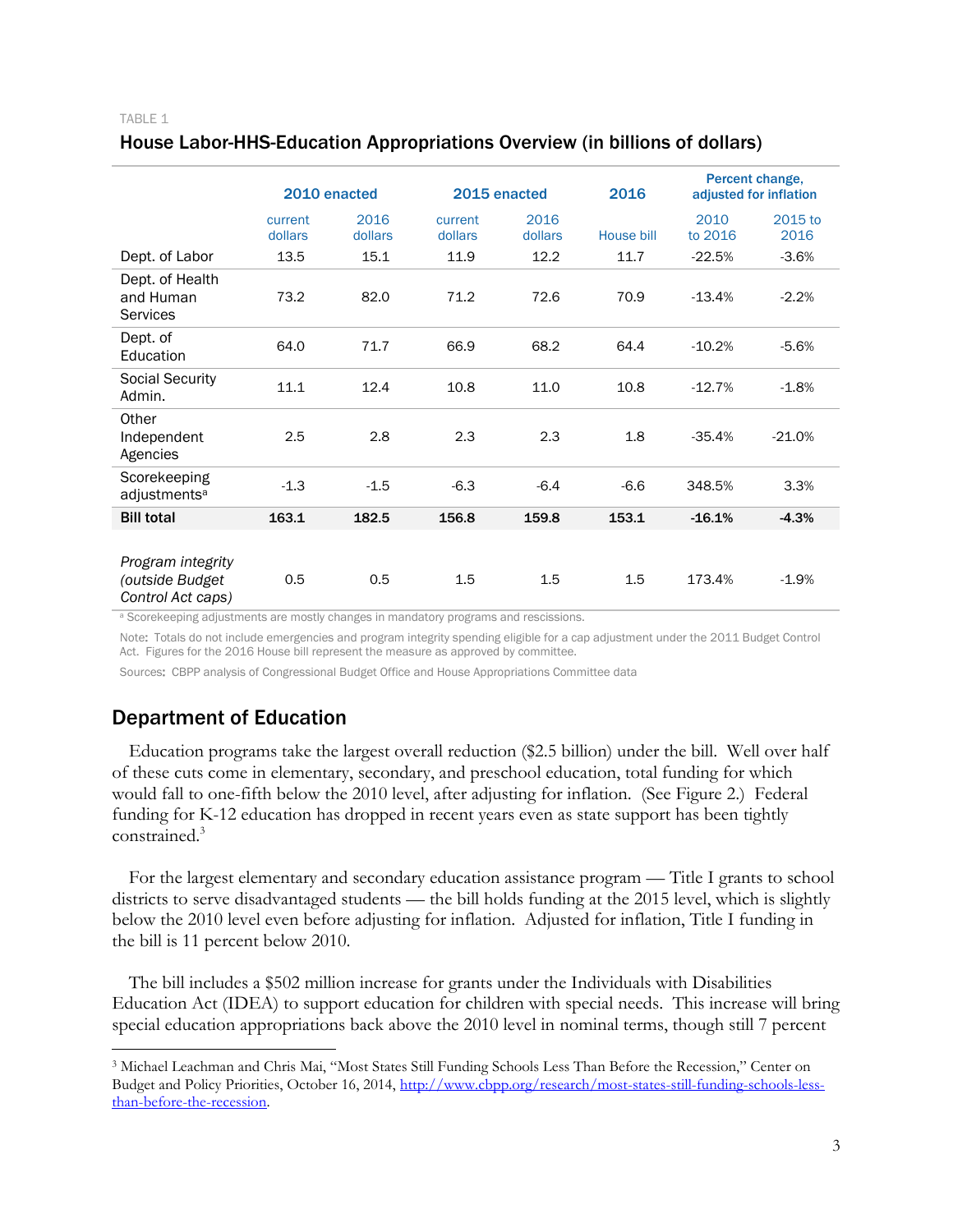below 2010 after adjusting for inflation. The bill also has a 7 percent increase for the TRIO and GEAR UP programs, which help students from disadvantaged backgrounds prepare for and succeed in higher education.



CENTER ON BUDGET AND POLICY PRIORITIES | CBPP.ORG

The bill's education cuts, however, are several times larger than its increases. The bill eliminates or reduces funding to help turn around poorly performing schools, recruit and train high-quality teachers, improve math and science teaching, and improve school safety (see Appendix for details). It also eliminates grants to develop or expand high-quality preschool programs for children from low- and moderate-income families.

Finally, the bill cuts Pell Grants, which help low- and moderate-income students afford college, by \$370 million. This cut likely would not affect the program's ability to serve all eligible applicants in the upcoming school year. However, the Pell Grant program is expected to face a modest shortfall within the next few years, and the cut could move up the date when that occurs to as early as 2017.<sup>4</sup>

# Department of Health and Human Services

The bill cuts HHS by \$215 million below the 2015 level, the net result of a series of cuts and increases to various HHS programs.

<sup>4</sup> For more on Pell Grants' funding gap, see Brandon DeBot and David Reich, "House Budget Committee Plan Cuts Pell Grants Deeply, Reducing Access to Higher Education," Center on Budget and Policy Priorities, March 24, 2015, [http://www.cbpp.org/research/house-budget-committee-plan-cuts-pell-grants-deeply-reducing-access-to-higher](http://www.cbpp.org/research/house-budget-committee-plan-cuts-pell-grants-deeply-reducing-access-to-higher-education)[education.](http://www.cbpp.org/research/house-budget-committee-plan-cuts-pell-grants-deeply-reducing-access-to-higher-education)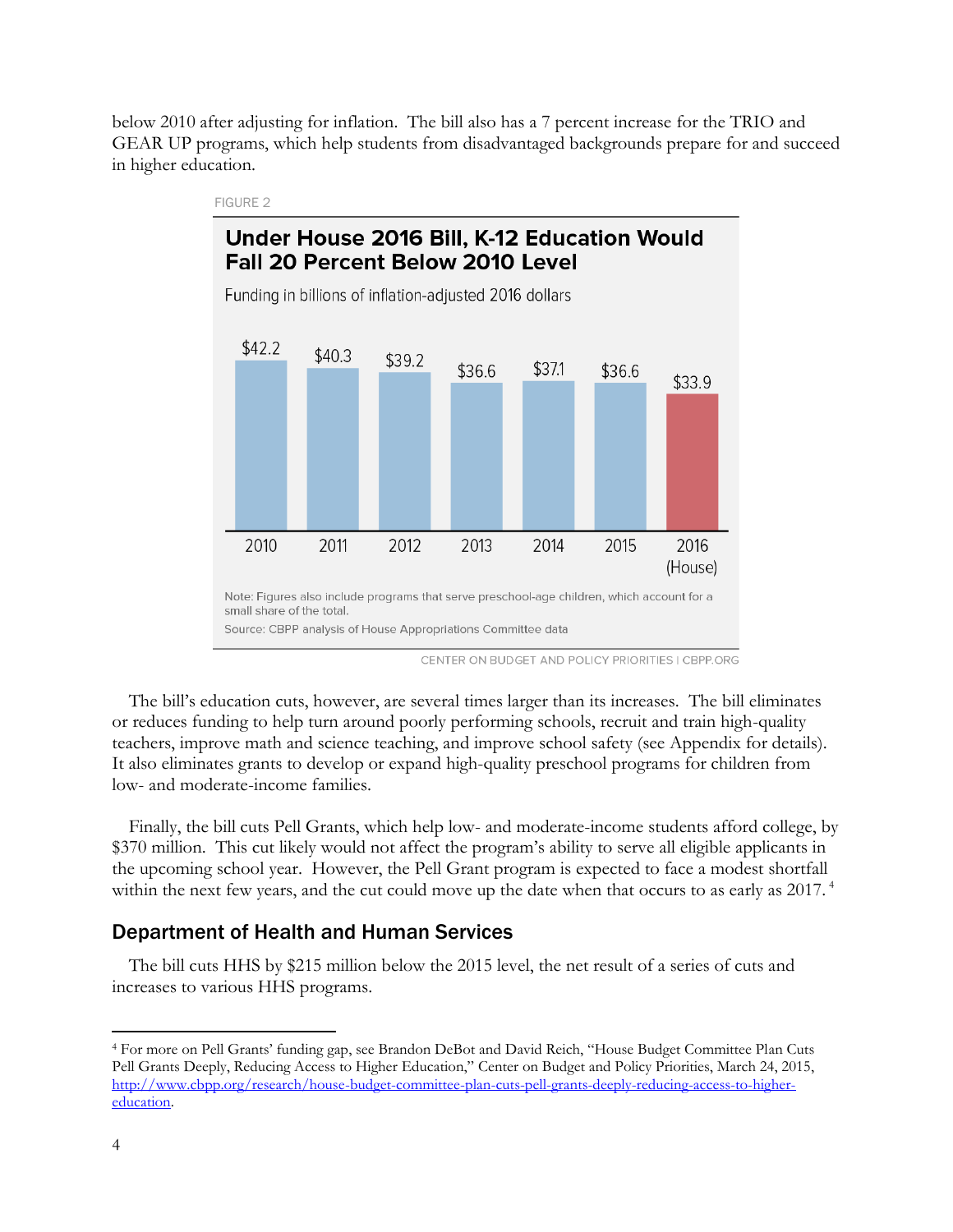The most far-reaching cuts involve virtually shutting down most of the Affordable Care Act. The bill prohibits the funds it provides from being used in any way to implement or further the ACA (except for a narrow set of provisions). This prohibition would effectively shut down the federally run health insurance marketplaces and greatly hamper state-run marketplaces, seriously disrupting assistance with premiums and copayments for low- and moderate-income consumers in the marketplaces. It would also effectively block federal funding of the ACA's Medicaid expansion. (See box for details.)

The bill also cuts appropriations by \$649 million (about one-sixth) for the Centers for Medicare and Medicaid Services (CMS), which has the lead role in implementing the ACA. The cut seems primarily intended to remove all funding related to the ACA but could also create problems for Medicare operations.

In addition, the bill rescinds all remaining funding from the Center for Medicare and Medicaid Innovation, which tests innovative service delivery and payment models in Medicare and Medicaid aimed at cutting costs without impairing quality of care or improving quality without raising costs. This one-time rescission of \$6.8 billion would actually *raise* Medicare and Medicaid costs by \$37.6 billion over the next ten years because of forgone savings from innovations that would not be tested and implemented — for a net cost of \$30.8 billion, according to the Congressional Budget Office.<sup>5</sup>

Other major cuts in the bill include eliminating assistance to family planning programs; abolishing the agency with primary responsibility for research into health care delivery, quality, and safety; and cutting grants for teen pregnancy prevention by more than 90 percent (see Appendix for details).

The bill includes some increases — most notably a \$1.1 billion increase for biomedical research at the National Institutes of Health. There is also a \$192 million increase for Head Start and increases for some activities within the Centers for Disease Control and Prevention (CDC), as well as cuts for other CDC activities such as programs to reduce tobacco use.

# Department of Labor

 $\overline{a}$ 

The bill cuts the Department of Labor by \$204 million below the 2015 level. The largest cuts come in job training for dislocated workers and in international labor programs to fight child labor and other abuses. The bill also makes smaller but significant cuts in a number of agencies that enforce laws governing minimum wages, overtime, health and safety, and other worker protections.

The new cuts come on top of larger cuts in recent years. In job training, for example, the House bill is 23 percent below the 2010 level after adjusting for inflation. (See Figure 3.)

<sup>5</sup> For more information, see Edwin Park, "House Bill Would Raise Medicare, Medicaid Costs and Deficits, Stifle Health Care Innovation," Center on Budget and Policy Priorities, June 23, 2015, [http://www.cbpp.org/blog/house-bill-would](http://www.cbpp.org/blog/house-bill-would-raise-medicare-medicaid-costs-and-deficits-stifle-health-care-innovation)[raise-medicare-medicaid-costs-and-deficits-stifle-health-care-innovation.](http://www.cbpp.org/blog/house-bill-would-raise-medicare-medicaid-costs-and-deficits-stifle-health-care-innovation)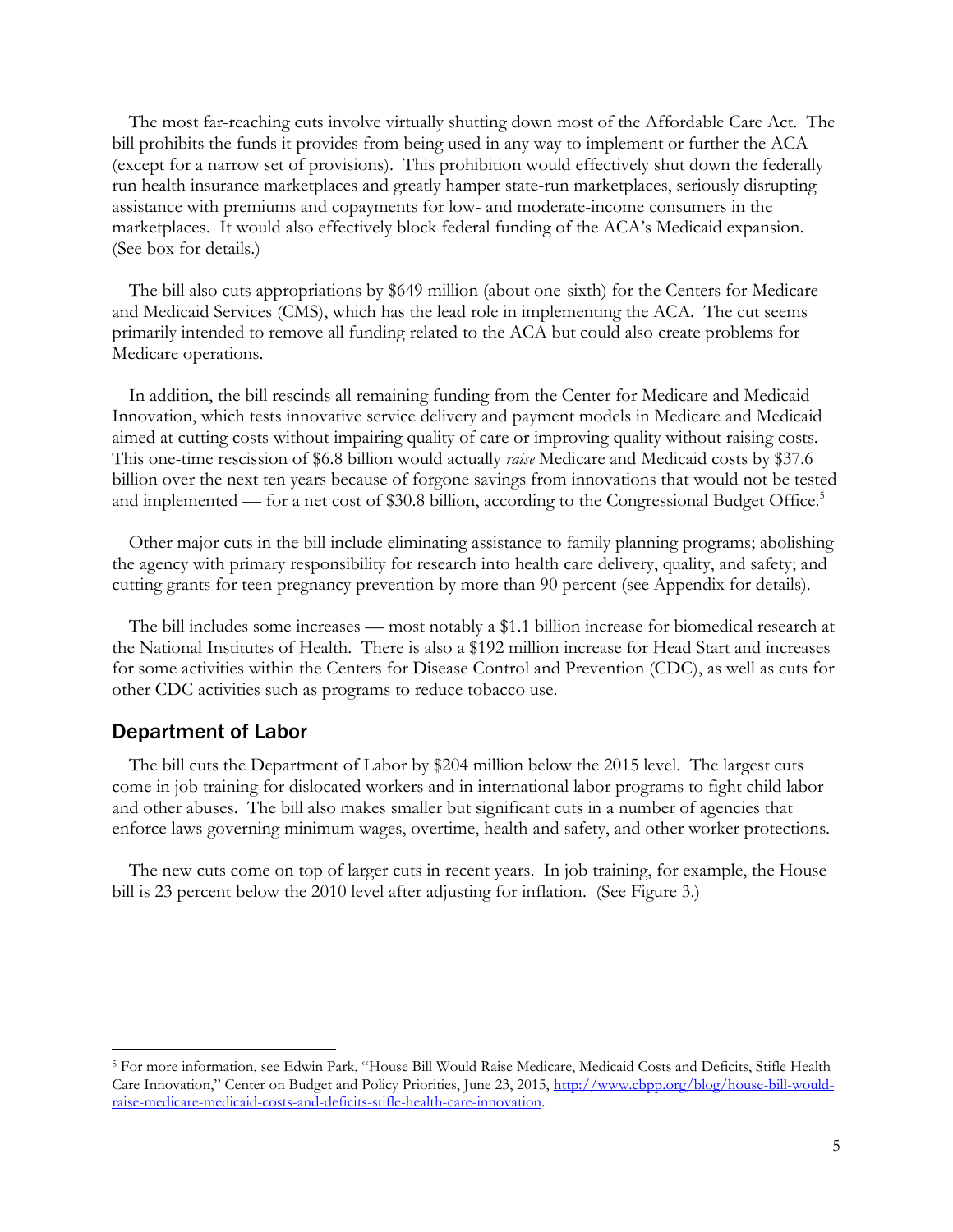FIGURE 3



# Under House 2016 Bill, Job Training Would Fall

CENTER ON BUDGET AND POLICY PRIORITIES | CBPP.ORG

# Related Agencies

The bill funds a number of independent agencies with missions related to the Departments of Labor, HHS, or Education. It cuts by more than one-third the Corporation for National and Community Service, which operates several domestic service programs, including AmeriCorps (to which the cuts are mainly targeted). It also cuts by more than one-fourth the National Labor Relations Board, which investigates complaints of unfair practices in labor-management relations and oversees secret-ballot elections to determine if workers wish to be represented by a union.

For the Social Security Administration (SSA) — by far the largest of the independent agencies the bill covers — the bill freezes funding at 2015 levels. Appropriations for SSA's operating expenses (excluding additional amounts provided specifically for program integrity) fell by 11 percent between 2010 and 2015, after adjusting for inflation, leading to reduced staff, shortened office hours, and increased waiting time for appointments and telephone assistance, among other problems.<sup>6</sup>

<sup>6</sup> For more information, see Kathleen Romig, "Underfunding Weakens Social Security's Service to the Public," Center on Budget and Policy Priorities, June 24, 2015, [http://www.cbpp.org/blog/underfunding-weakens-social-securitys](http://www.cbpp.org/blog/underfunding-weakens-social-securitys-service-to-the-public)service-to-the-public.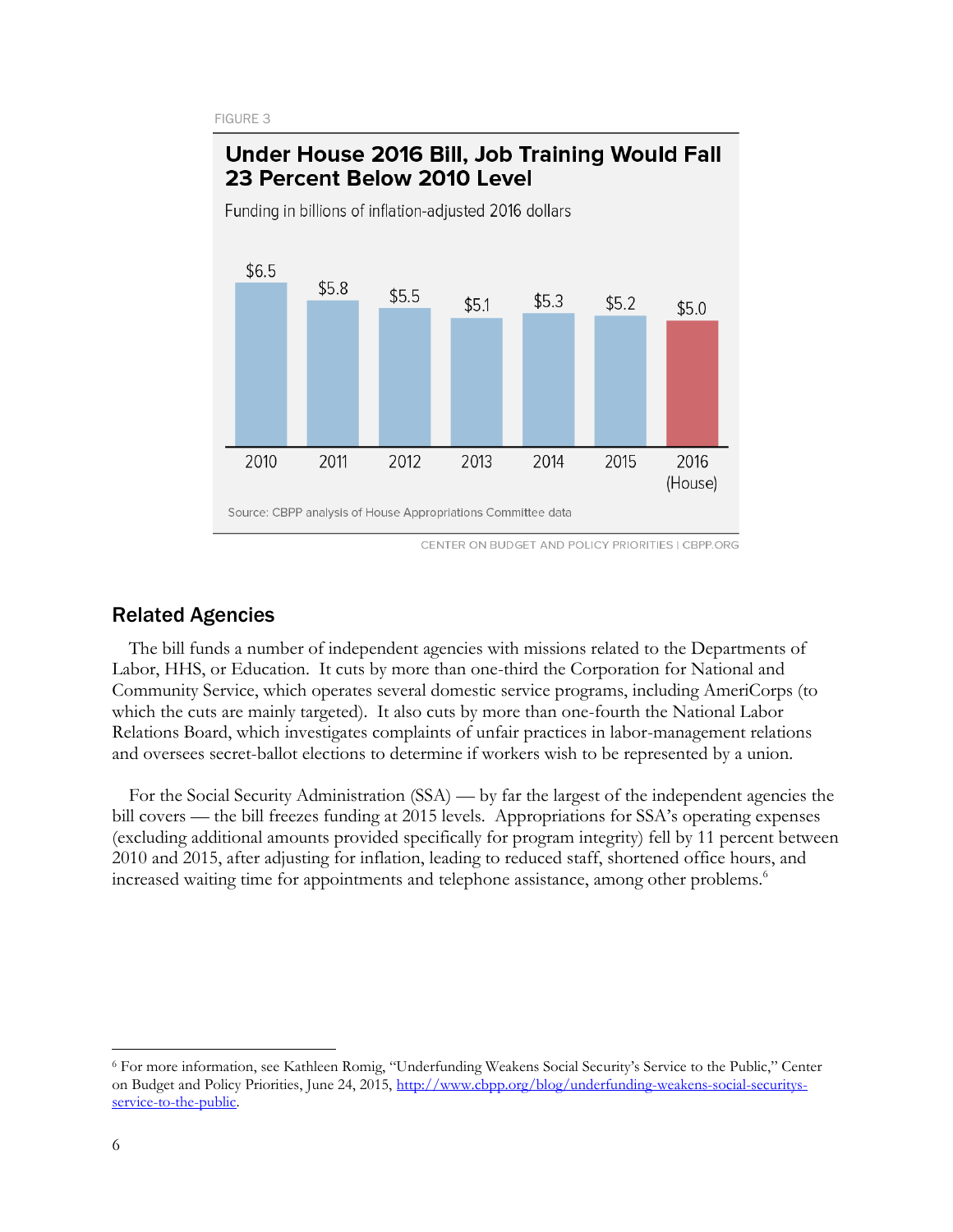# Bill Would Cripple Health Reform Implementation

The House bill prohibits any funds it appropriates from being used "to implement, administer, enforce, or further any provision" of the Affordable Care Act (with certain exceptions related to Medicare payment rates and Medicaid payments for prescription drugs). It also cuts off other funds that might be available for ACA implementation. For example, it prohibits using fees now paid by companies selling insurance on the federal marketplaces to help cover federal marketplace costs, terminates the HHS "nonrecurring expenses fund" (which HHS has used for some ACA-related information technology investments), and rescinds whatever small amounts might remain from mandatory start-up implementation funding in the ACA itself.

Thus, the bill effectively blocks funds for HHS to operate health insurance marketplaces in the 34 states with federally run marketplaces (and in three other states where state marketplaces use the HHS infrastructure). That would shut down this mechanism for people to purchase quality health insurance. It thus would seriously disrupt the availability of federal premium and costsharing assistance, which is available only through the marketplaces. This policy stands in stark contrast to the Supreme Court ruling in *King v. Burwell*, which validated federally run marketplaces by making clear that federal assistance for purchasing health insurance in these marketplaces was legal.

Similarly, the bill would greatly hamper the functioning of state-run marketplaces, as HHS would not be able to provide them with "data hub" services such as helping them verify citizenship and income as required for those seeking marketplace subsidies. Further, the bill would block funding for expansions of Medicaid under the ACA.\*

In short, the bill would seriously jeopardize coverage for most of the 16 million people who have already gained health insurance under the ACA and prevent eligible uninsured people from newly enrolling.

The bill also blocks HHS and the Labor Department from enforcing the ACA's consumer and patient protections. Among other things, these protections prohibit insurers from denying coverage or charging higher premiums because of a person's health or gender, prohibit annual or lifetime coverage limits, and require insurers to cover preventive care without copayments.

\* The Medicaid expansion is subject to the prohibition against using the bill's funds to implement or further the ACA, because the bill includes a "mandatory appropriation" for Medicaid (although those amounts are not covered by the BCA caps or reflected in the bill's funding totals).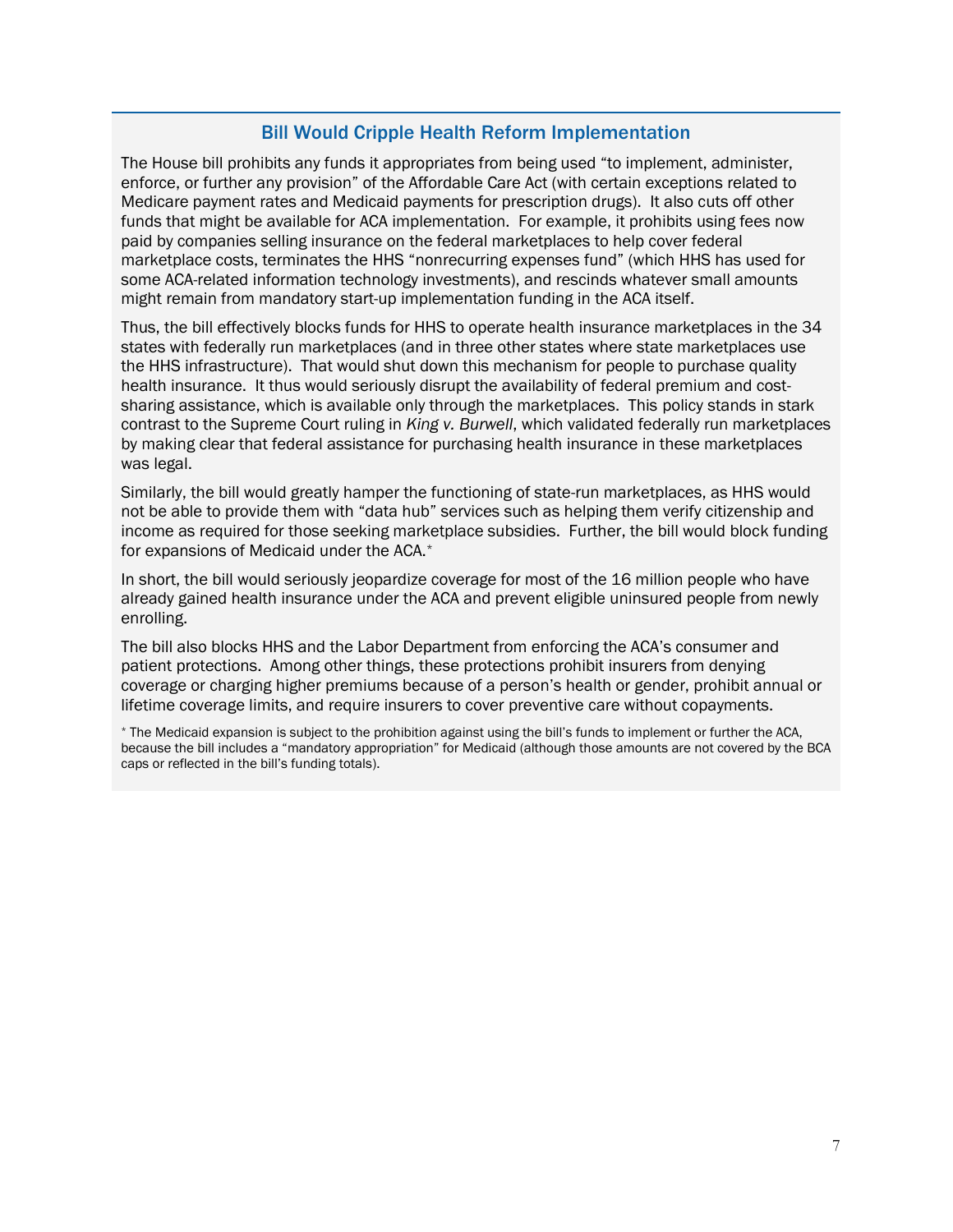# Appendix

# Additional Information on Selected Cuts and Increases in House Bill

# Department of Education

The bill reduces appropriations for the Education Department \$2.5 billion below the 2015 level. Compared with 2010, the overall cut is \$7.3 billion or 10 percent, after adjusting for inflation.

**Elementary and Secondary Education Assistance.** Support for elementary, secondary, and preschool education would face a more than \$2 billion cut under the bill relative to 2015 levels, leaving these programs 20 percent below their inflation-adjusted 2010 levels. While some of these education programs would receive increases relative to 2015 (such as grants under the Individuals with Disabilities Education Act) or flat funding (such as Title I grants), others would be cut sharply, as discussed below:

- **School Improvement Grants**. The bill eliminates funding for School Improvement Grants, which received \$506 million in 2015. These grants provide funding to state education agencies, which then make competitive sub-grants to local school districts with the greatest need to boost achievement among students in low-performing schools.
- **Teacher Quality State Grants.** The bill cuts these grants, which provide competitive and formula grant funding to states to improve the quality and performance of teachers and students, by \$668 million relative to the 2015 level. The grants support monetary incentives for high-quality teachers, reductions in class sizes, recruitment of teachers with expertise in special needs areas, professional development, and other activities. Funding for these grants is already significantly below the 2010 level and would fall to roughly *half* its inflation-adjusted 2010 amount under the House bill.
- **Preschool Development Grants.** The bill eliminates funding for these grants, which received \$250 million per year in 2014 and 2015. In doing so, it reverses a decision made by Congress two years ago to make a modest investment in expanding preschool programs for low- and moderate-income families because of strong evidence that early learning is important to school readiness and achievement. These grants go to states for use in high-need communities, to build preschool program infrastructure and capacity or expand high-quality programs.
- **Other education programs.** The House bill eliminates more than two dozen education programs overall, most of which support elementary and secondary education. Examples include Striving Readers, which supports efforts to improve literacy in high-needs schools; Math-Science Partnerships, which provides formula grants to states to improve the education and professional development of elementary and high school math and science teachers; Investing in Innovation, which makes competitive grants to develop, evaluate, and expand initiatives to improve student achievement; and Safe Schools, which funds projects to reduce violence and improve schools' safety and learning climate. The savings from eliminating these activities are used to meet the bill's overall target for cuts, rather than invested in other education programs.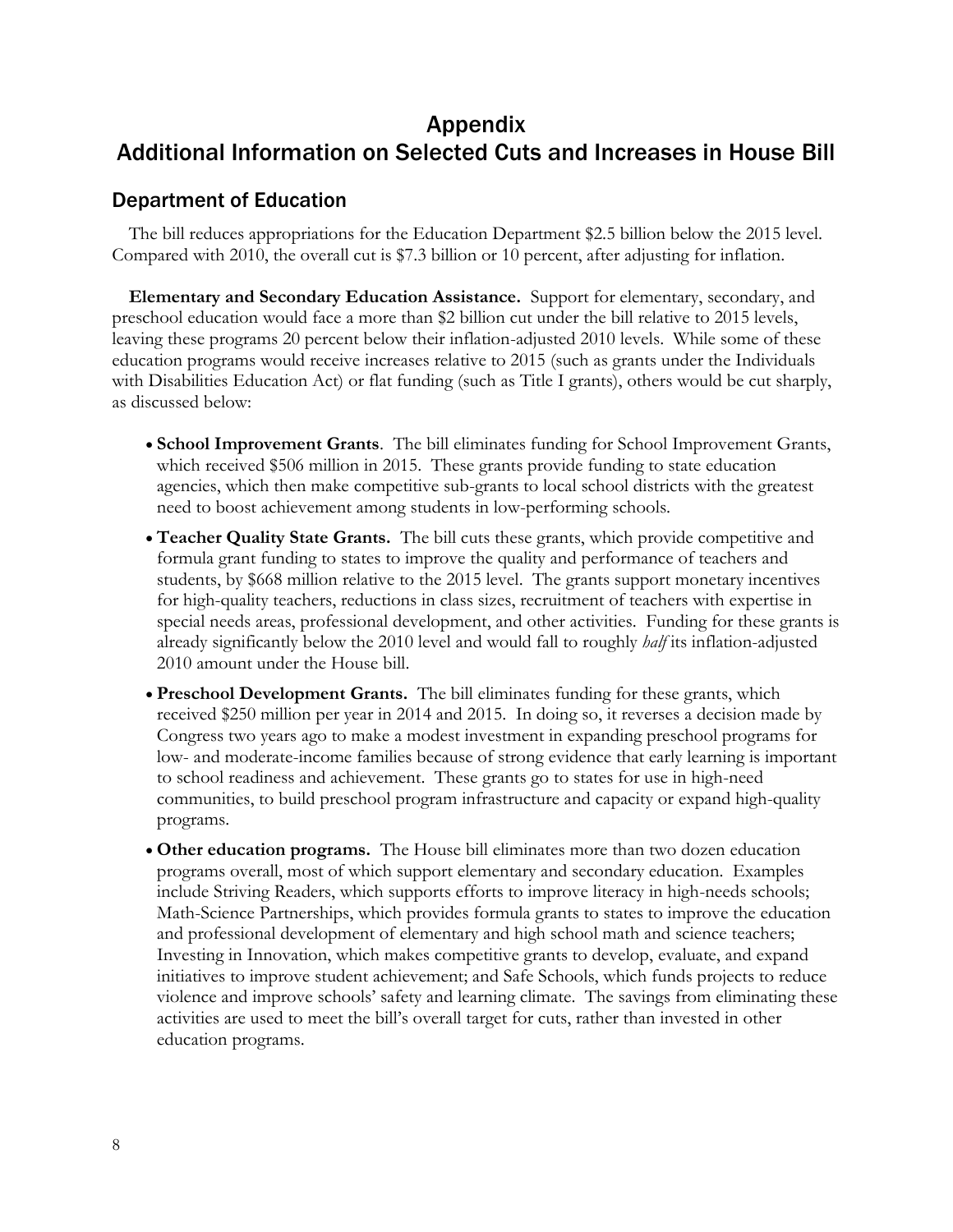**Pell Grants**. The House bill cuts \$370 million from Pell Grants, which help more than 8 million low- and moderate-income students afford college. The cuts likely would not affect eligibility and benefits for students this year because Pell has a small surplus of carryover funds from previous years. However, by reducing this surplus, the bill might move up to 2017 the point at which a Pell Grant funding gap emerges. Ironically, while the House committee's report calls Pell Grants' current path "unsustainable," its cut to the Pell Grant appropriation would increase the program's relatively modest future funding gap.

#### TABLE 2

#### Department of Education Appropriations Overview (in billions of dollars)

|                                                                       | 2010 enacted       |                 |                    | 2015 enacted    | 2016          |                 | Percent change, adjusted<br>for inflation |
|-----------------------------------------------------------------------|--------------------|-----------------|--------------------|-----------------|---------------|-----------------|-------------------------------------------|
|                                                                       | current<br>dollars | 2016<br>dollars | current<br>dollars | 2016<br>dollars | House<br>bill | 2010 to<br>2016 | 2015 to<br>2016                           |
| Department of<br>Education, total                                     | 64.0               | 71.7            | 66.9               | 68.2            | 64.4          | $-10.2%$        | $-5.6%$                                   |
| All elementary,<br>secondary, & preschool                             |                    |                 |                    |                 |               |                 |                                           |
| education                                                             | 37.7               | 42.2            | 35.9               | 36.6            | 33.9          | $-19.6%$        | $-7.5%$                                   |
| Title I grants                                                        | 14.5               | 16.2            | 14.4               | 14.7            | 14.4          | $-11.1%$        | $-1.9%$                                   |
| Individuals with<br><b>Disabilities Education</b><br>Act state grants | 12.3               | 13.8            | 12.3               | 12.5            | 12.8          | $-7.2%$         | 2.1%                                      |
| Impact Aid                                                            | 1.3                | 1.4             | 1.3                | 1.3             | 1.3           | $-9.1%$         | $-1.2%$                                   |
| <b>Improving Teacher</b><br><b>Quality State Grants</b>               | 2.9                | 3.3             | 2.3                | 2.4             | 1.7           | $-49.0%$        | $-29.8%$                                  |
| 21 <sup>st</sup> Century<br><b>Community Learning</b><br>Centers      | 1.2                | 1.3             | 1.2                | 1.2             | 1.2           | $-11.8%$        | $-1.9%$                                   |
| English Language<br>Acquisition                                       | 0.8                | 0.8             | 0.7                | 0.8             | 0.7           | $-12.1%$        | $-1.9%$                                   |
| School Improvement<br>Grants                                          | 0.5                | 0.6             | 0.5                | 0.5             | 0.0           | $-100.0%$       | $-100.0%$                                 |
| All other elementary,<br>secondary, &<br>preschool                    | 4.2                | 4.7             | 3.2                | 3.3             | 1.8           | $-60.6%$        | $-43.8%$                                  |
| Career & adult education                                              |                    |                 |                    |                 |               |                 |                                           |
|                                                                       | 2.0                | 2.3             | 1.7                | 1.7             | 1.7           | $-24.6%$        | $-2.3%$                                   |
| <b>Pell Grants</b>                                                    | 17.5               | 19.6            | 22.5               | 22.9            | 22.1          | 12.9%           | $-3.5%$                                   |
| Other higher ed. &<br>student financial<br>assistance                 | 5.2                | 5.8             | 5.3                | 5.4             | 5.3           | $-8.3%$         | $-1.3%$                                   |
| Research, management,<br>and all other                                | 1.7                | 1.9             | 1.5                | 1.5             | 1.3           | $-28.8%$        | $-12.4%$                                  |

Note: Figures do not include emergencies. Minor adjustments have been made where necessary to make the categories comparable across years.

Source: CBPP analysis of House Appropriations Committee data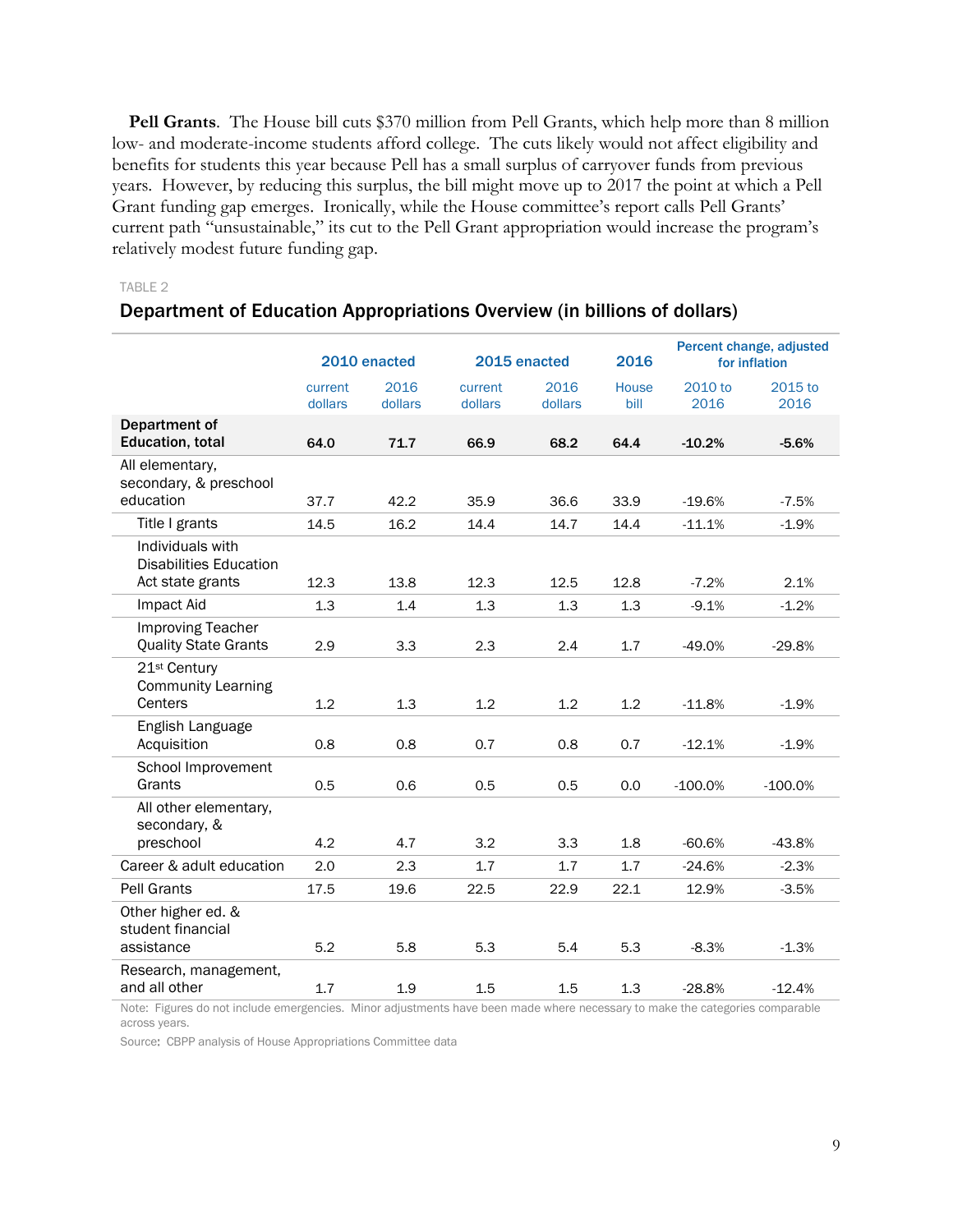# Department of Health and Human Services

The bill cuts HHS appropriations by \$215 million below 2015, bringing the cumulative cut since 2010 to \$11.0 billion or 13 percent, after adjusting for inflation.

**Centers for Medicare and Medicaid Services (CMS).** The bill cuts CMS \$649 million below 2015. This agency is responsible for operating Medicare, Medicaid, and the Children's Health Insurance Program (CHIP), as well many aspects of the ACA, including operating and overseeing health insurance marketplaces and implementing the ACA's consumer protections. The cut below 2015 seems intended to roughly correspond to the amount of appropriated funds expected to be spent on ACA-related activities in 2016. This cut, combined with the bill's other prohibitions on funding the ACA, would have a devastating effect on ACA implementation.

If all of the bill's cuts are allocated to the ACA, then funding for non-ACA programs would be frozen, which could hamper Medicare operations. In fact, under the committee bill CMS would have *less* funding in 2016 than in 2010, before the ACA's enactment — and that decrease is before adjusting for inflation or the growing numbers of Medicare beneficiaries and claims needing processing.

**National Institutes of Health.** The bill raises funding for biomedical research at NIH by \$1.1 billion. The increase would bring total NIH funding above the 2010 level in nominal terms for the first time in six years. Adjusted for inflation, however, NIH funding would still be 9 percent below 2010.<sup>7</sup>

**Agency for Healthcare Research and Quality (AHRQ).** The bill provides no funding for AHRQ and includes legislative language abolishing the agency. AHRQ, which undertakes and sponsors research on health care systems and delivery to increase the safety, quality, accessibility, and affordability of health care, received \$364 million in 2015. The agency has supported research on topics such as changing hospital practices to reduce health care-associated infections, using health information technology more effectively to improve care, and focusing health care payment systems on quality of care rather than number of procedures. AHRQ also collects and makes available basic data on health care delivery, including the Medical Expenditures Panel Survey — a major source of data on health care utilization, spending, payment sources, and insurance coverage.

The committee argues that the agency's functions overlap with other HHS agencies, such as NIH and CDC. In reality, however, AHRQ has a distinct focus on health care delivery research, rather than basic biomedical research or public health. Also, while the bill states that other agencies may take on some of AHRQ's functions if they wish (and if they have the legal authority to do so), it provides no funding for that purpose. It therefore is difficult to see how many of those functions would be preserved — including AHRQ's statistical surveys and data dissemination.

**Family planning.** The House bill eliminates all funding for the "Title X" family planning program, which received \$286 million in 2015. Begun in 1970, Title X supports public and private non-profit clinics that offer family planning and related preventive health services, such as screenings for cancer and sexually transmitted infections, with charges reduced or eliminated for

<sup>7</sup> If adjusted instead for inflation in biomedical research costs — rather than general inflation — the bill's level is 10.4 percent below 2010.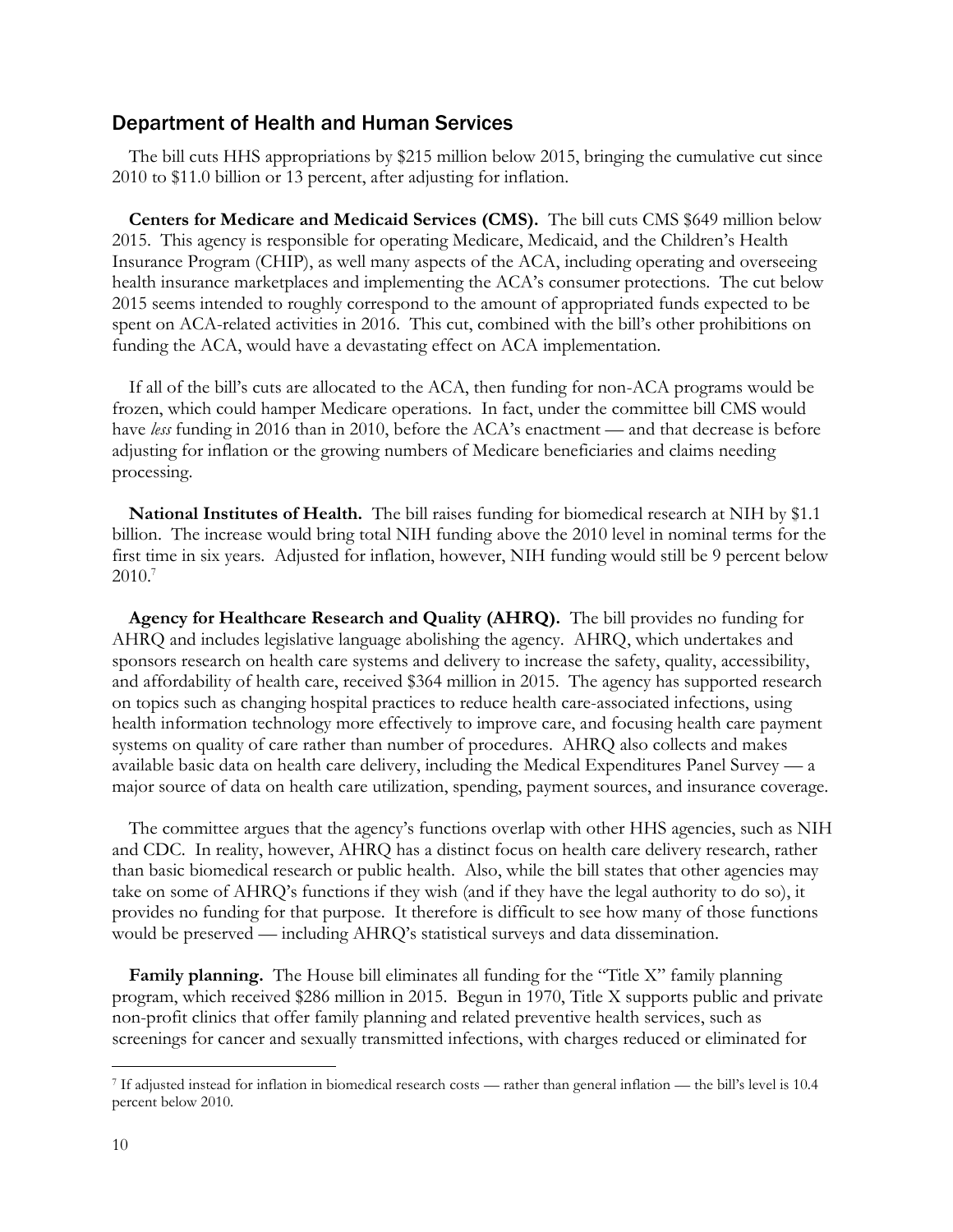low-income patients. These clinics served more than 4.5 million patients and helped avert an estimated 870,000 unintended pregnancies in 2013, according to HHS. On average, Title X grants provide about one-fifth of revenue for grantee clinics, providing a key source of funding for maintaining staffing and facilities and supporting services to uninsured patients.

**Teen pregnancy prevention.** The bill cuts funding from \$108 million to \$10 million for grants for teen pregnancy prevention (including evaluation). This program makes grants to public and private organizations to replicate programs proven effective and operate demonstration programs to develop additional effective approaches. At the same time, the bill raises funding for a separate teen pregnancy prevention program based on an "abstinence-only" model from \$5 million to \$10 million.

**Centers for Disease Control and Prevention.** While the bill includes both cuts and increases at CDC, the net effect is to raise CDC's overall funding by \$155 million. CDC's total funding would still be 10 percent below 2010 after adjusting for inflation, however.<sup>8</sup>

The increases include \$120 million for a new initiative to combat antibiotic-resistant infections, a \$50 million increase for programs to reduce prescription drug overdoses, and a \$76 million increase for the Strategic National Stockpile of vaccines, drugs, and other supplies to respond to disease outbreaks or bio-terrorist events.

The bill cuts funding for CDC's tobacco-use reduction programs by more than half (from \$216 million to \$105 million). These programs include a national media campaign ("Tips from Former Smokers"), support for telephone "quitlines" that help smokers interested in quitting, and funding for state and local tobacco prevention programs. In addition, the bill cuts CDC environmental health programs by \$19 million (10 percent relative to 2015, without adjusting for inflation), including eliminating CDC's program to examine the public health effects of climate change.

**Head Start.** The bill boosts Head Start by \$192 million. Of that increase, \$150 million is designated to expand Early Head Start programs (which serve children up to age 3) and partnerships between Early Head Start grantees and child care providers. While this increase matches the Administration's request for Early Head Start, the bill ignores other Administration proposals for Head Start, such as providing funds to restore the number of funded slots in 2016 to the 2014 level without diminishing quality, or making all Head Start programs full-school-day and full-school-year operations.

Despite the modest Head Start increase, the bill reduces overall funding for early childhood education because it eliminates Preschool Development Grants funded through the Education Department.

<sup>8</sup> Figures given for total CDC funding include amounts transferred from the Prevention and Public Health Fund, a mandatory fund established by the ACA. The bill allocates amounts in the Fund to various specific uses at CDC and other agencies.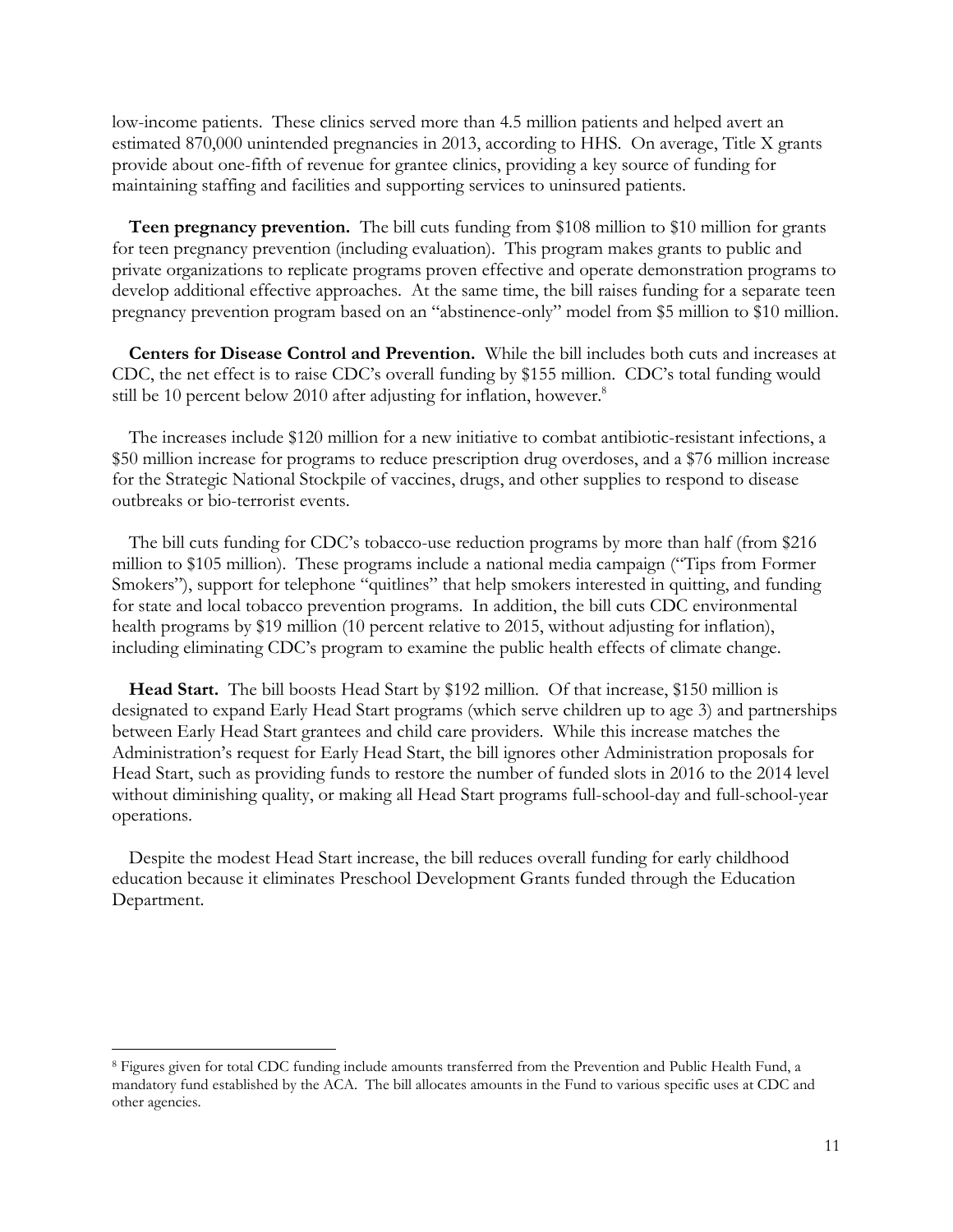# Department of Health and Human Services Appropriations Overview (in billions of dollars)

|                                                                          | 2010 enacted       |                 | 2015 enacted       |                 | 2016          |                 | Percent change,<br>adjusted for inflation |
|--------------------------------------------------------------------------|--------------------|-----------------|--------------------|-----------------|---------------|-----------------|-------------------------------------------|
|                                                                          | current<br>dollars | 2016<br>dollars | current<br>dollars | 2016<br>dollars | House<br>bill | 2010<br>to 2016 | 2015<br>to 2016                           |
| <b>Department of Health</b><br>and Human Services,<br>total <sup>a</sup> | 73.2               | 82.0            | 71.2               | 72.6            | 70.9          | $-13.4%$        | $-2.2%$                                   |
| Health Resources &<br>Services Admin.                                    | 7.8                | 8.7             | 6.1                | 6.2             | 5.8           | $-33.2%$        | $-6.8%$                                   |
| <b>Centers for Disease</b><br>Control & Prevention                       | 6.9                | 7.8             | 6.9                | 7.0             | 7.0           | $-9.7%$         | 0.3%                                      |
| Nat'l Institutes of<br>Health                                            | 30.7               | 34.4            | 30.1               | 30.7            | 31.2          | $-9.3%$         | 1.7%                                      |
| Substance Abuse &<br><b>Mental Health</b><br>Services Admin.             | 3.6                | 4.0             | 3.6                | 3.7             | 3.6           | $-9.2%$         | $-1.3%$                                   |
| Agency for Healthcare<br>Research & Quality                              | 0.4                | 0.5             | 0.4                | 0.4             | 0.0           | $-100.0%$       | $-100.0\%$                                |
| <b>Centers for Medicare</b><br>& Medicaid Services                       | 3.5                | 3.9             | 4.0                | 4.1             | 3.3           | $-14.4%$        | $-17.9%$                                  |
| Health Care Fraud &<br>Abuse Control base<br>funding <sup>a</sup>        | 0.3                | 0.3             | 0.3                | 0.3             | 0.3           | $-10.6%$        | $-1.9%$                                   |
| Low-Income Home<br><b>Energy Assistance</b><br>Program                   | 5.1                | 5.7             | 3.4                | 3.5             | 3.4           | -41.0%          | $-2.7%$                                   |
| Refugee & entrant<br>assistance                                          | 0.7                | 0.8             | 1.6                | 1.6             | 1.4           | 74.8%           | $-10.1%$                                  |
| Child Care &<br>Development Block<br>Grant                               | 2.1                | 2.4             | 2.4                | 2.5             | 2.4           | 2.3%            | $-1.9%$                                   |
| <b>Head Start</b>                                                        | 7.2                | 8.1             | 8.6                | 8.8             | 8.8           | 8.6%            | 0.3%                                      |
| <b>Other Administration</b><br>for Children & Families<br>programs       | 2.0                | 2.2             | 1.8                | 1.8             | 1.8           | $-17.1%$        | $-1.2%$                                   |
| Administration for<br><b>Community Living</b>                            | 1.9                | 2.2             | 1.9                | 2.0             | 2.0           | $-9.9%$         | $-0.8%$                                   |
| Public Health & Social<br>Services Emergency<br>Fund                     | 1.3                | 1.5             | 1.2                | 1.2             | 1.2           | $-22.3%$        | $-2.2%$                                   |
| Dept. mgmt. & other                                                      | 1.1                | 1.2             | 0.8                | 0.8             | 0.7           | $-44.7%$        | $-13.3%$                                  |

a Does not include program integrity spending eligible for a cap adjustment under the 2011 Budget Control Act.

Note: Figures do not include emergencies. Minor adjustments have been made where necessary to make the categories comparable across years. Where applicable, figures include amounts the bill directs to be transferred to the program through the "Public Health Service evaluation transfer" mechanism and from the Prevention and Public Health Fund; totals do not add as a result. Reflects only funding in the Labor-HHS-Education appropriations bill, not amounts appropriated for HHS in other bills.

Source: CBPP analysis of House Appropriations Committee data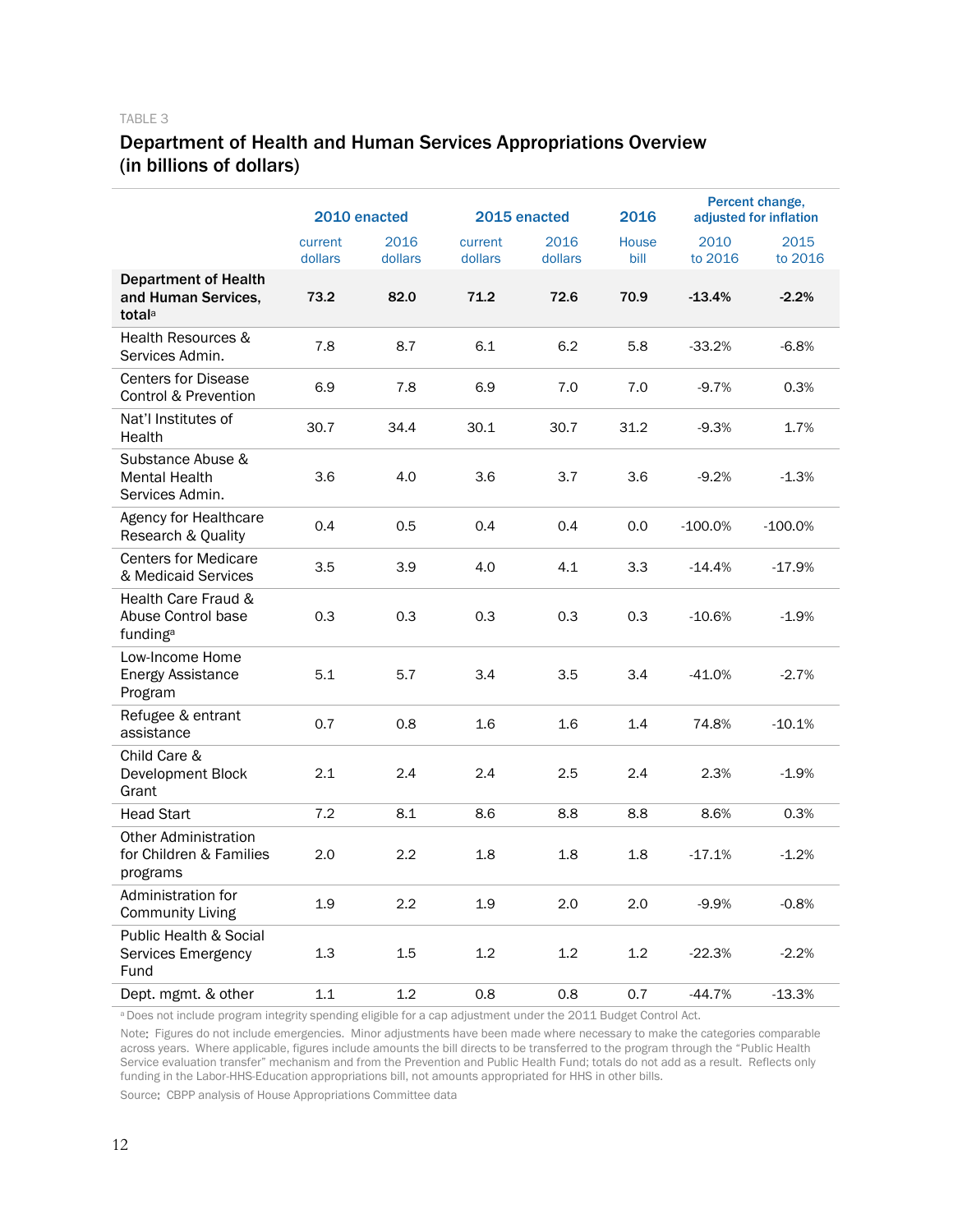# Department of Labor

The bill cuts the Department of Labor by \$204 million relative to 2015, bringing the inflationadjusted reduction since 2010 to \$3.4 billion (22 percent).

**Job training.** The bill cuts overall funding for job training by \$135 million below 2015. This area has already been cut substantially over the last five years. In fact, the bill's overall level for job training is \$1.5 billion — more than *one-fifth* — below 2010 in inflation-adjusted terms. These cuts continue despite last year's enactment, with overwhelming bipartisan support, of legislation to overhaul and re-authorize federal job training programs and increase authorized funding.

The bill's main cut in job training comes from reducing the "national reserve" portion of the dislocated workers employment and training program by two-thirds, from \$221 million to \$74 million. While most dislocated training assistance is distributed to states by formula, the national reserve provides extra help in responding to large disruptions such as plant closings, mass layoffs, and natural disasters, as well as to support demonstration projects and technical assistance.

**Worker protection agencies.** The bill cuts total funding by \$36 million for Labor Department agencies that enforce worker protections such as the minimum wage, health and safety standards, and retirement and other employee benefits. The cumulative cut since 2010 would be \$191 million (11 percent) after adjusting for inflation.

For example, the bill includes a \$12 million cut for the Wage and Hour Division, which enforces federal laws regarding minimum wages, overtime requirements, family and medical leave, and similar matters. The bill also cuts funding for the Occupational Safety and Health Administration (OSHA) by \$18 million, with cuts particularly targeted to federal enforcement and safety and health training for workers. The cumulative reduction for OSHA since 2010 would be 14 percent, adjusted for inflation.

**International labor affairs.** The bill cuts funding for these programs by about two-thirds, from \$91 million to \$32 million. The committee report says that the cut is meant to eliminate funding for the Labor Department's international grant programs, which are primarily for projects to help eliminate child labor, as well as other initiatives to improve labor standards and protections abroad.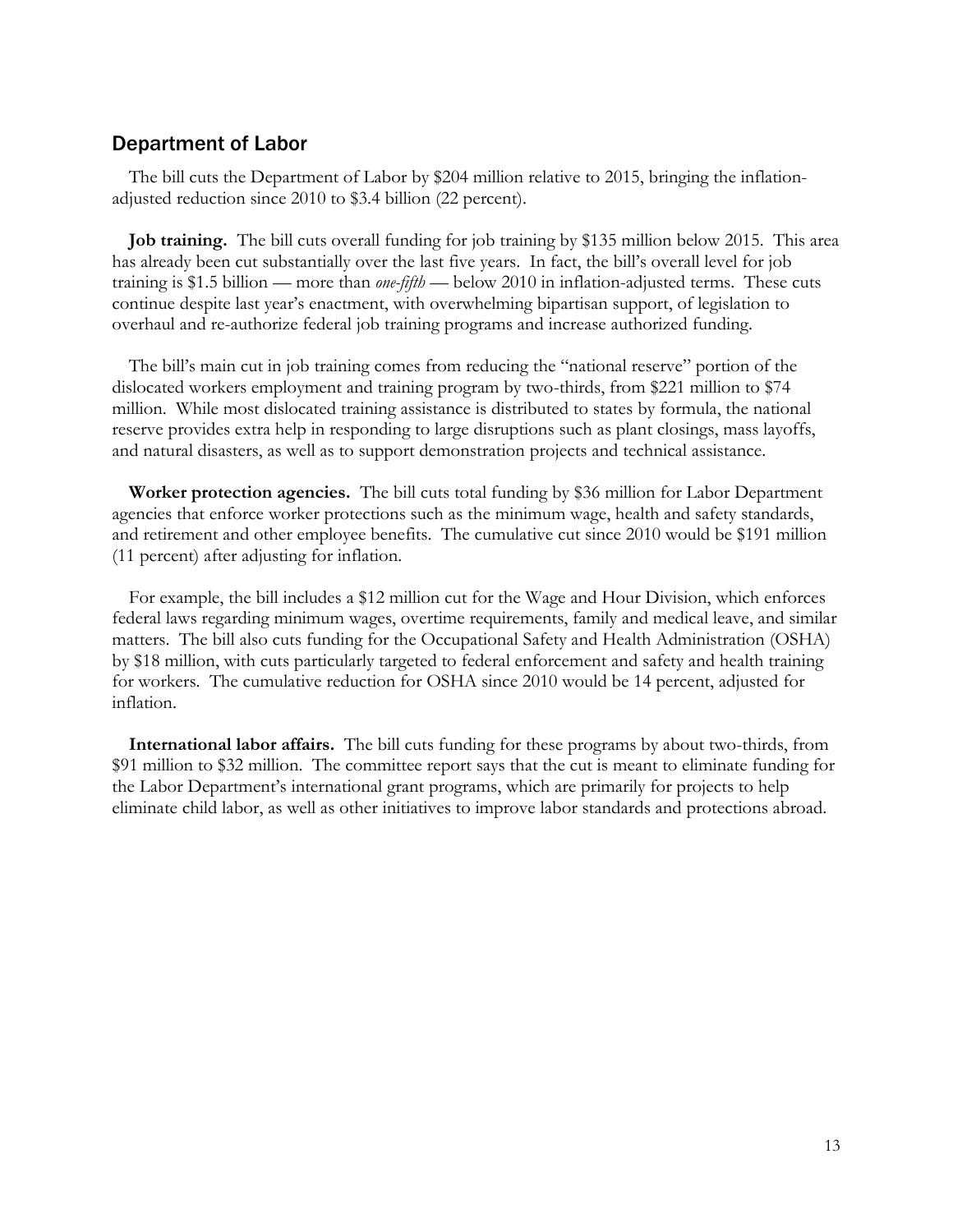### Department of Labor Appropriations Overview (in billions of dollars)

|                                                                        | 2010 enacted       |                 | 2015 enacted       |                 | 2016       | Percent change,<br>adjusted for inflation |                 |
|------------------------------------------------------------------------|--------------------|-----------------|--------------------|-----------------|------------|-------------------------------------------|-----------------|
|                                                                        | current<br>dollars | 2016<br>dollars | current<br>dollars | 2016<br>dollars | House bill | 2010<br>to 2016                           | 2015<br>to 2016 |
| Department of Labor,<br>total                                          | 13.5               | 15.1            | 11.9               | 12.2            | 11.7       | $-22.5%$                                  | $-3.6%$         |
| Job training, including<br>Job Corps and<br>veterans' programs         | 5.8                | 6.5             | 5.1                | 5.2             | 5.0        | $-23.4%$                                  | $-4.5%$         |
| Unemployment<br>Insurance &<br><b>Employment Service</b><br>operations | 4.1                | 4.6             | 3.6                | 3.7             | 3.6        | $-22.2%$                                  | $-2.4%$         |
| Senior Community<br>Service Employment<br>Program                      | 0.8                | 0.9             | 0.4                | 0.4             | 0.4        | $-53.0%$                                  | $-1.9%$         |
| Worker protection<br>agencies                                          | 1.6                | 1.8             | 1.6                | 1.6             | 1.6        | $-10.9%$                                  | $-4.2%$         |
| Bureau of Labor<br><b>Statistics</b>                                   | 0.6                | 0.7             | 0.6                | 0.6             | 0.6        | $-11.0%$                                  | 0.9%            |
| International Labor<br>Affairs                                         | 0.1                | 0.1             | 0.1                | 0.1             | $^\star$   | $-69.1%$                                  | $-65.6%$        |
| All other                                                              | 0.5                | 0.6             | 0.5                | 0.5             | 0.6        | $-5.6%$                                   | 2.9%            |
| $*$ Lees than $*$ 50 million                                           |                    |                 |                    |                 |            |                                           |                 |

Less than \$50 million

Note: Figures do not include emergencies.

Source: CBPP analysis of House Appropriations Committee data

# Other Agencies

**Corporation for National and Community Service (CNCS).** The bill cuts CNCS, which operates a number of domestic service programs (including AmeriCorps, VISTA, and several programs for seniors), by more than one-third. The cuts are primarily to AmeriCorps, which provides funding for public service jobs, frequently in economically disadvantaged areas. These cuts would significantly reduce the number of positions AmeriCorps could fund and threaten the modest educational stipend that AmeriCorps workers receive after completing a year of public service work.

**National Labor Relations Board (NLRB).** The bill cuts the NLRB by more than one-quarter, from \$274 million to \$200 million. The NLRB enforces federal laws guaranteeing workers' rights to improve their working conditions, including by unionizing, and conducts secret-ballot elections to determine if workers wish to be represented by a union. The Administration indicates that this budget cut would require the NLRB to reduce staffing by at least one-third, hampering its ability to investigate and act against unfair labor practices and conduct representation elections.